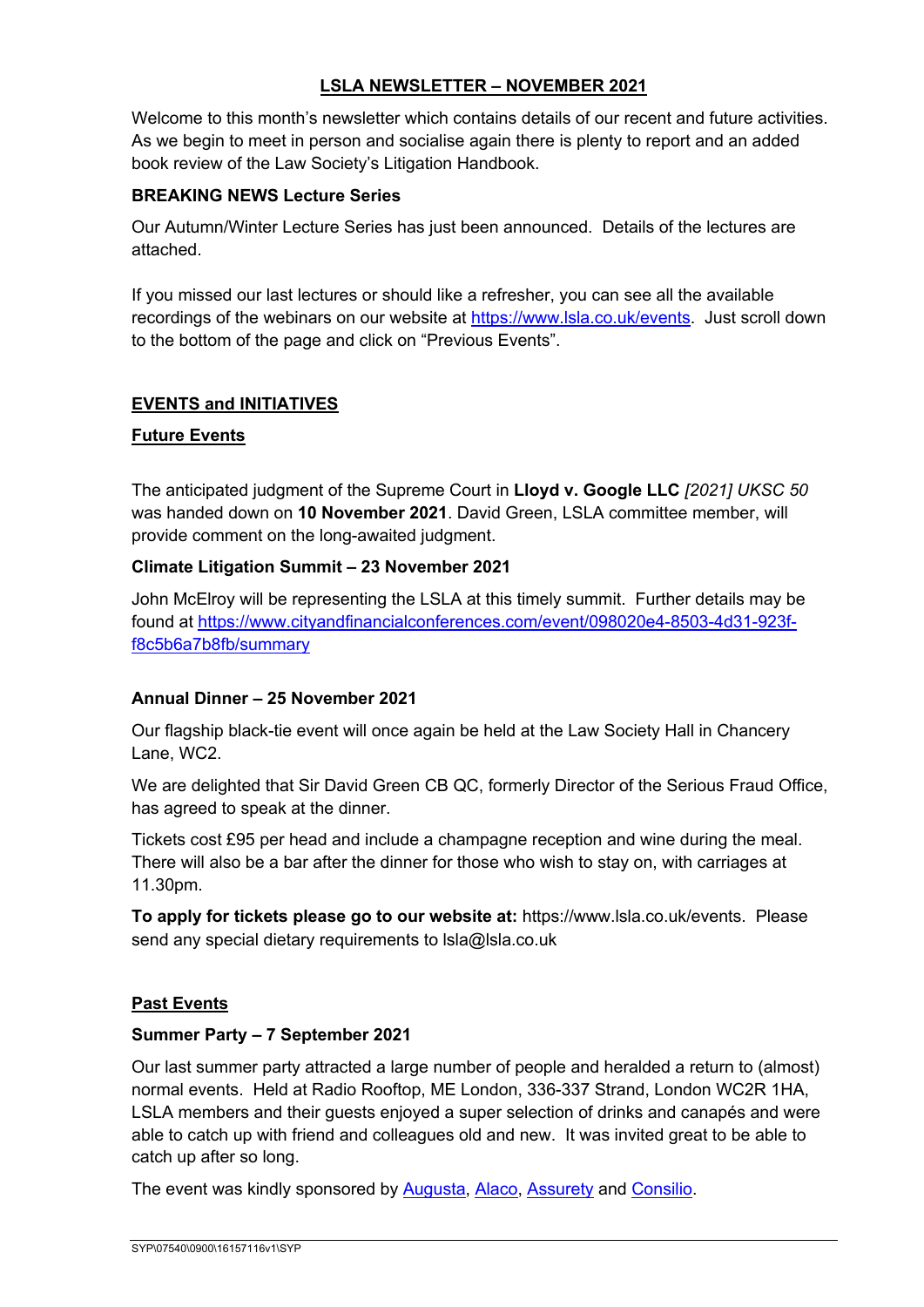**Dinner to Celebrate the 125th Anniversary of the Commercial Court – 6 October 2021** Many presidents and committee members of the LSLA past and present attended the dinner held at the Guildhall by the City of London Corporation to (belatedly) celebrate the 125<sup>th</sup> Anniversary of the Commercial Court.

The speeches recognised the history and global importance of the Commercial Court whilst looking forward to how the Court may respond to new challenges to maintain its preeminence. A copy of the speech given by the Lord Chief Justice can be found at https://www.judiciary.uk/announcements/speech-by-the-lord-chief-justice-on-the-125thanniversary-of-the-commercial-court/.

#### **JLSLA Webinar – Career Progression - 5 October 2021**

The webinar looked at the challenges which more experienced junior lawyers may face as they progress towards Senior Associate roles and Partnership. Practical tips and personal experiences were share by panellists: Charlotte Hill (Senior Associate, Penningtons Manches Cooper and President of the JLSLA), Lewis Brooke (VP Litigation and Privacy, Live Nation Entertainment) and Natalie Osafo (Senior Associate, Stewarts and former President of the JLSLA).

#### **London Legal Walk – 18 October 2021**

This year the LSLA's Pro Bono Subcommittee organised a team to take place in the London Legal Walk in support of the London Legal Support Trust. The 10km after-work walk which set off from Carey Street behind the Royal Courts of Justice provided an opportunity to get together with colleagues enjoy a stroll around London and support an important organisation.



## **Law Society Disputes Conference – 19 October 2021**

Representatives of the LSLA attended and presented at the Law Society's Autumn Disputes Conference: Chris Bushell, President of the LSLA, presented on a panel about the new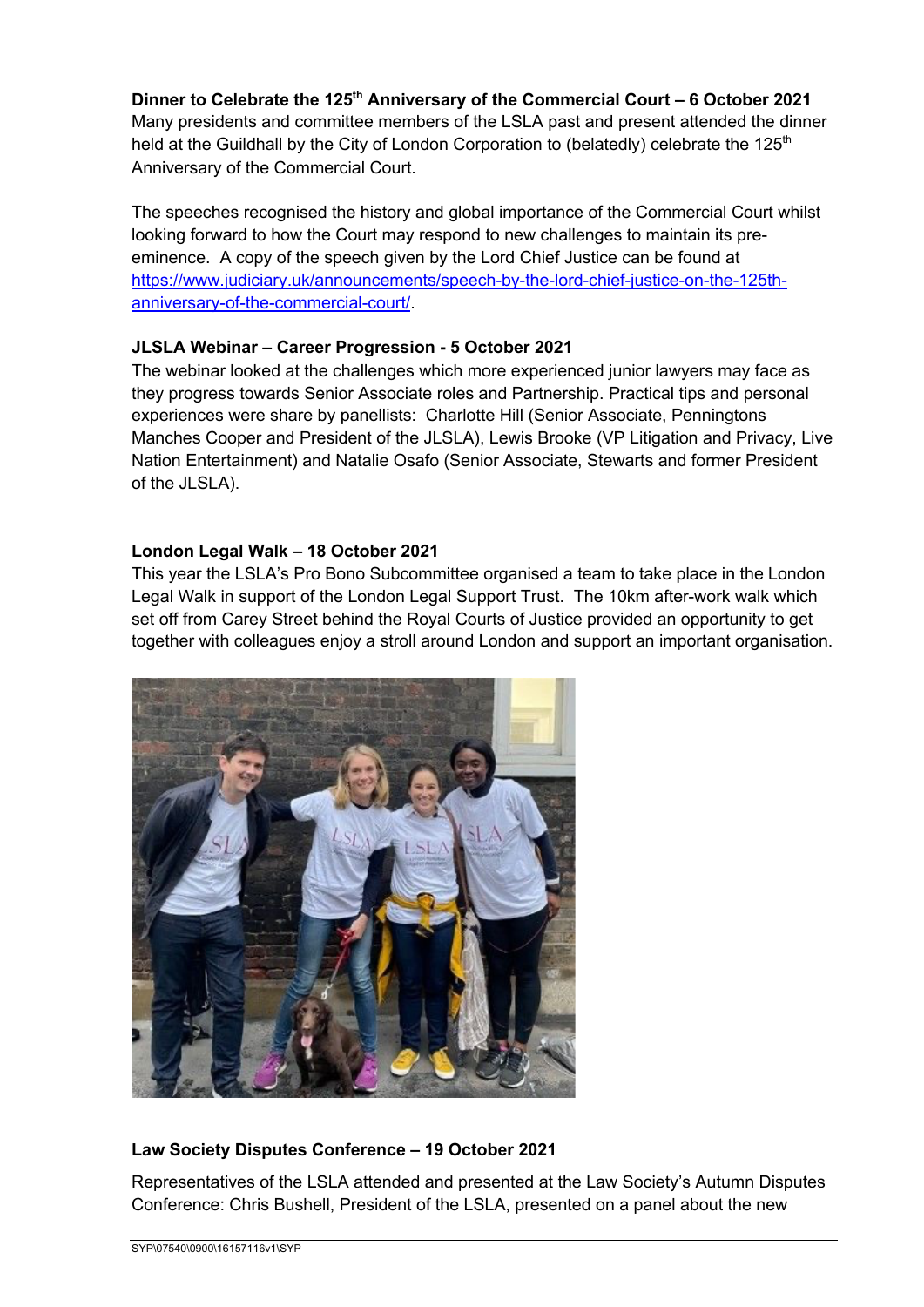Practice Direction for Witness Statements; and Ed Crosse, former President of the LSLA and LSLA committee member, and Natalie Osafo, former President of the JLSLA and LSLA committee member, presented on a panel about the Disclosure Pilot.

## **Pro-Bono Week JLSLA Event - 3 November 2021**

The event was held together with the Middle Temple Young Barristers' Association and London Young Lawyers Group in celebration of Pro Bono Week and Junior Lawyers Day. Hosted by Middle Temple in Parliament Chamber and introduced by the Solicitor General, Alex Chalk QC MP, the panellists reflected on past and current personal experiences and looked to what the future holds for pro bono work and l why it is crucial for junior lawyers to get involved.

# **JLSLA Autumn Splendour Party – 11 November 2021**

The sold out event took place at The Crypt (Bleeding Heart), 14 Ely Place, London EC1N 6RY and was kindly sponsored by Legility (see https://www.legility.com/en-gb/) and Wilberforce Chambers (see https://www.wilberforce.co.uk/).

As ever, the event was a tremendous success. It provided a great networking opportunity for junior litigators and a chance to catch up with contacts that they have made at previous events.

## **ACEDS UK – Navigating the Turbulence Experienced by the Disclosure– 15 November 2021**

Ed Crosse, Former President of the LSLA and LSLA committee member, and Charlotte Hill, President of the JLSLA, are speaking at a panel event to discuss the recent changes made to the Disclosure Pilot (which came into force on 1 November), with a live Q&A being held to discuss the improvements.

Further details may be found at: https://aceds.org/events/category/live-events/

# **INITIATIVES**

## **Mentoring Programme**

Thank you to everyone who has contacted us to take part in the proposed mentoring programme. We are working on developing this to begin later this year and to provide our members with an opportunity to connect and learn from the expertise and experiences of someone outside their firm.

If you would be liked to be involved in the programme, either as a mentor, a mentee or both, please email lsla@lsla.co.uk to register your interest.

#### **Pro Bono Initiative**

Over the years the LSLA has made donations to many charitable organisations including those providing pro bono advice and assistance so we may seek to give back to the profession and encourage engagement.

We are seeking to increase our involvement in this area and promoting opportunities to all our members such as by providing solicitor support for advocates offering pro bono representation, offering legal advice on matters involving human rights, assisting litigants in person and providing advisory work in fields such as corporate governance, intellectual property and employment. To facilitate members' involvement we have published a list of organisations with which we already have links and which offer pro bono advice and assistance so members may contact them, if they wish, to assist with their work. The list and further details on our pro bono initiative are available on our website lsla.co.uk.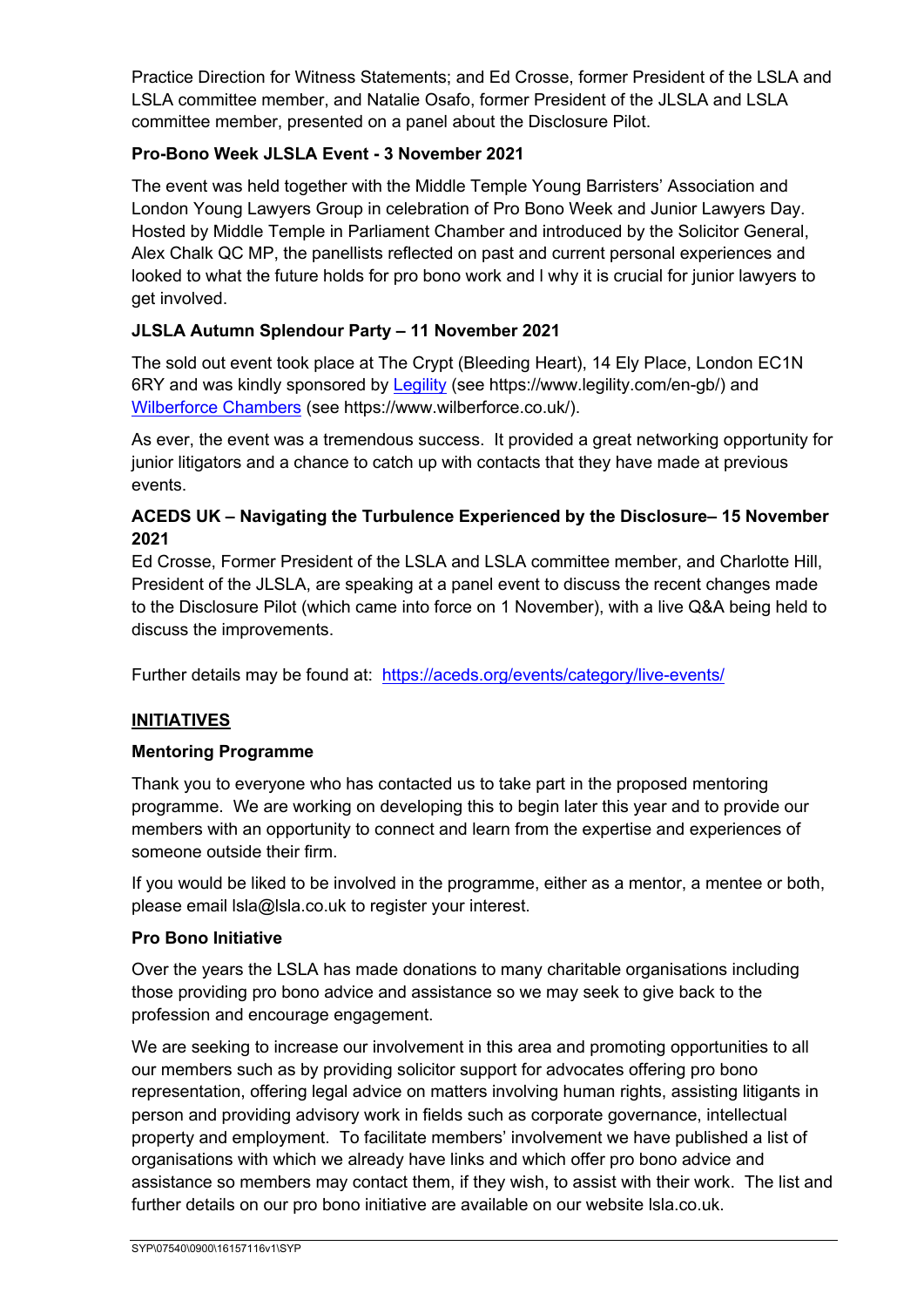The list is not exhaustive. If you have any suggestions for organisations you think should be included on the list please email  $\text{lsla@lsla.co.uk}$  so our committee may consider including it.

To mark the 20<sup>th</sup> anniversary of National Pro Bono Week in the UK the LSLA has published details on the National Pro Bono initiatives and its portal of opportunities on the LSLA LinkedIn page. The National Pro Bono Centre Portal can be accessed using the link below and includes opportunities seeking solicitors with commercial / civil litigation experience in particular, as well as remote assignments.

http://www.nationalprobonocentre.org.uk/pro-bono-week/volunteer-opportunities/

#### **Disclosure Working Pilot Scheme**

The DWP has been extended until 31 December 2022 and amendments are planned to take into consideration the feedback which has been received. We shall keep your apprised.

#### **Witness Statements**

As many of our members shall be aware the new Practice Direction on the preparation of witness statements for use at trials in the Business and Property Courts, came into effect earlier this year. Our President Chris Bushell sat on the working group which spent nigh on 3 years reviewing the old rules and seeking to put in place and foster a culture of best practice to the benefit of witnesses and judges alike.

If you have any feedback to share on the new rules please contact Chris at Chris.Bushell@hsf.com.

#### **Feedback for Court User Groups**

The LSLA sends representatives to both the Chancery and Commercial Court User Groups. Both groups are keen to receive feedback on all aspects of the operation of the relevant courts. If members have comments or concerns they are encouraged to pass them on to the LSLA representatives so that they can be raised at the next user group meeting. This is an opportunity to raise issues directly with the judiciary and court administrator.

For feedback on:

- the Chancery Division Courts please contact: nicholas.heaton@hoganlovells.com or patrick.wheeler@collyerbristow.com
- the Commercial Court please contact: Ed.crosse@simmons-simmons.com
- the Financial List contact Chris.Bushell@hsf.com

## **LAW SOCIETY LITIGATION HANDBOOK**

The Law society has published its litigation handbook which is a helpful and practical guide to practice and procedure in the Business and Property Courts.

The handbook sets out the litigation process in an accessible form and explains the stages of litigation from pre-action conduct through to trial. It also covers interim applications and is a comprehensive guide to bringing a claim in the Business and Property Courts.

The handbook is a useful single source to update both newly qualified and seasoned practitioners. It is easy to read and should supplement both the CPR on-line and other authorities.

## **JUDICIAL APPOINTMENTS COMMISSIONS**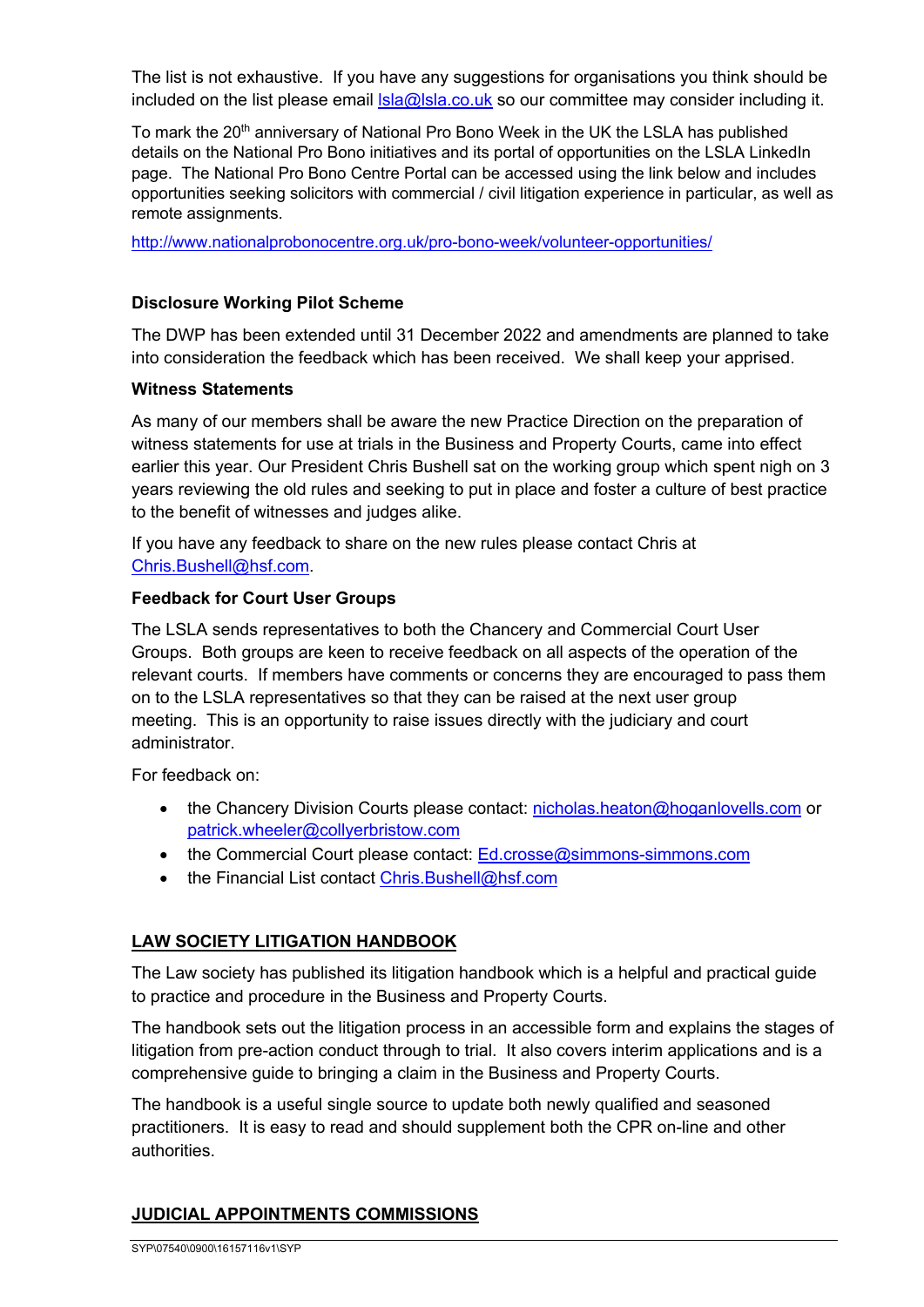If you are considering applying for a judicial appointment, the JAC has published some useful guidelines on the process which can be found at: Prepare before you apply – Judicial Appointments Commission

## **PRESS AND PUBLICITY**

Some of the LSLA and JSLSA committee members' recent publicity includes:

- 26 August 2021, Practical Law "Restraint of trade: what is reasonable?" by David Greene (see https://uk.practicallaw.thomsonreuters.com/Document/Idf5cbbbb01fe11ecbea4f0dc9fb6 9570/View/FullText.html?transitionType=SearchItem&contextData=(sc.Search))
- 26 August 2021, Practical Law, "Litigation risk in the post-Covid world: steering the ship on stormy seas" by Natalie Todd and Clara Browne (see https://uk.practicallaw.thomsonreuters.com/w-032- 1945?navId=D741F4E4D635FE8D3EF19FCD12FE25AA&comp=pluk&transitionType=Def ault&contextData=(sc.Default)&firstPage=true)
- 6 September 2021, Law Society Gazette "'De-risking' and financial exclusion" by Mary Young and Rebecca Niblock (see https://www.lawgazette.co.uk/practice-points/derisking-and-financial-exclusion/5109657.article)
- 10 September 2021, New Law Journal, "Dishonest directors: no more easy escapes?" by Sophia Purkis and Judith Davidge (see https://www.newlawjournal.co.uk/content/dishonest-directors-no-more-easy-escapes-)
- 28 September 2021, BBC Radio London, Potential litigation arising from fuel crisis Interview with David Greene (live broadcast)
- 30 September 2021, Financial Times, "Climate change activism heads to the courtroom" featured comments from David Greene (see https://www.ft.com/content/b18ff95a-413b-4b2d-9f6f-8360648512db)
- 11 October 2021, Law Society Gazette, "Making the most of Part 36" by Caroline Field (see https://www.lawgazette.co.uk/practice-points/making-the-most-of-part-36/5110077.article)
- •
- 25 October 2021, Legal Week, "Litigation funding: risks and potential for regulation" by Jason Woodland (see https://www.law.com/international-edition/2021/10/25/a-wildwest-or-school-playground-is-regulation-needed-for-litigationfunders/?region=/international-edition/region/uk-legal-week/)
- •
- November 2021 edition, Petroleum Review, "Climate change litigation" by John McElroy (see https://www.energyinst.org/)

Please remember to respect the publisher's and writer's copyright in the above articles.

## **LINKEDIN AND WEBSITE**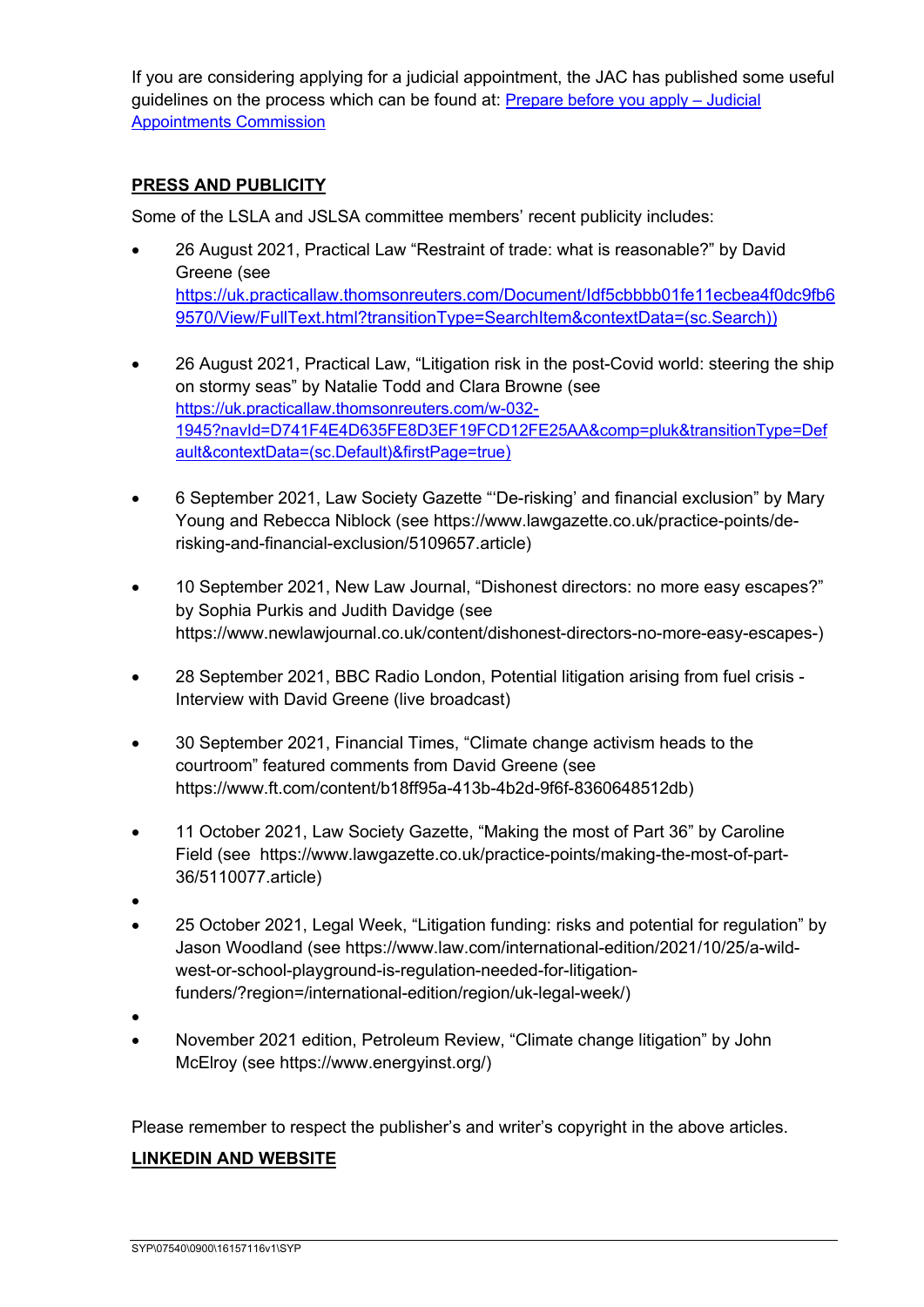You can find out more about the association on our website at https://www.lsla.co.uk/ and our LinkedIn page at https://www.linkedin.com/company/london-solicitors-litigationassociation/

## **THE JUNIOR LSLA**

## **\*The JLSLA are seeking two new committee members to join the existing members. More information will be released later this month, so keep your eyes peeled.\***

The JLSLA provides:

- Webinars/Seminars designed to offer practical tips on procedural and substantive legal issues commonly faced by junior civil litigators in an interactive and relaxed atmosphere;
- Networking events for members to meet and form contacts in their peer group; and
- E-news on recent and future activity and key developments with the aim of ensuring that the junior perspective is reflected in the LSLA's responses to consultation papers.

The JLSLA is aimed at solicitors of 8 years' PQE and less. Members of the LSLA will automatically become members of the JLSLA if they qualify by year of admission and complete the relevant section of the membership form.

The JLSLA also has firm Champions, who act as the point of contact between the JLSLA committee and their firm.

If you are interested in joining the JLSLA or being the JLSLA Champion for your firm, please contact the JLSLA President, Charlotte Hill at charlotte.hill@penningtonslaw.com.

Join the JLSLA LinkedIn page to receive updates on JLSLA events and initiatives: https://www.linkedin.com/company/66587315/

## **MEMBERSHIP**

The LSLA membership continues to grow and we now have over 3,500 members with in excess of 1,400 members of the JLSLA and 47 corporate members.

Corporate membership can offer a real saving to firms. Essentially, for £500 a firm with corporate membership can register an unlimited number of litigation solicitors working for it in London as members. Please contact Ceri Morgan at ceri.morgan@hsf.com if you would like further information or to take out corporate membership.

Otherwise, you can join the LSLA by visiting our website at https://www.lsla.co.uk. If you are 8 years PQE or less you will automatically become a member of the JLSLA if you input your year of admission when completing your online membership application.

#### **EMAIL NOTIFICATIONS**

Some of our members say that they are, on occasion, not receiving email notifications for LSLA and Junior LSLA events. We have been advised that such notifications may sometimes be blocked by our members' firm's IT servers, which automatically quarantine emails received from, for example, "donotreply" email addresses.